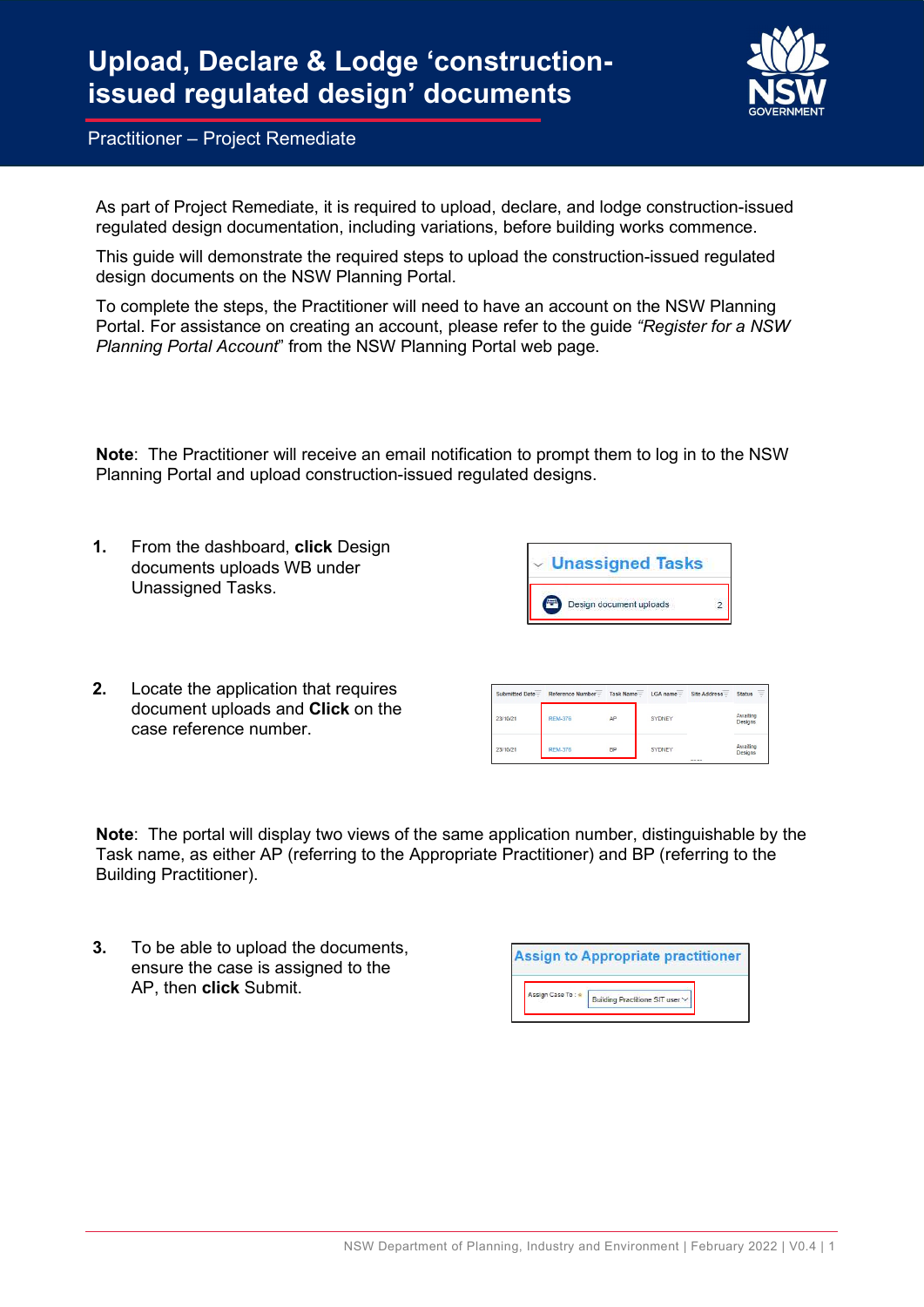# Upload, Declare & Lodge 'constructionissued regulated design' documents



#### Practitioner – Project Remediate

- 4. Click Actions to reveal document upload options.
- 5. Click Upload construction issued regulated design documents.

|                          | Actions                               |  |
|--------------------------|---------------------------------------|--|
| Refresh                  |                                       |  |
|                          | Upload construction issued regulated  |  |
| Delegate document upload |                                       |  |
|                          |                                       |  |
|                          | Actions $\sim$                        |  |
|                          |                                       |  |
| Refresh                  | Upload construction issued regulated. |  |

Note: The document upload screen will display a list of all document types.

6. Documents can be uploaded to their respective folders by clicking on the arrow to reveal document folders.

| Document folder:                | Please select<br>v                                             |              |
|---------------------------------|----------------------------------------------------------------|--------------|
| Document type                   | <b>Please select</b><br>Architectural Building Design<br>Civil | File         |
| Acoustics modelling Declaration | Drainage Hydraulics                                            | at is this?  |
| Automatic smoke-a               | Electrical<br>Facade                                           | rat is this? |
| Civil works masterd             | Fire Safety<br>Geotechnical                                    | at is this?  |
| Contractor Docume               | Mechanical<br>Other                                            | hat is this? |
| Controls systems fo             | Structural<br>Vertical Transportation                          | at is this?  |

7. Click on a document folder. E.g. Architectural Building Design.

Document folder: Architectural Building Design  $\vee$ 

Note: This will display the document list relevant to the folder selected.

8. To upload a document(s) Click Upload.

| <b>Upload</b> |  |
|---------------|--|
|               |  |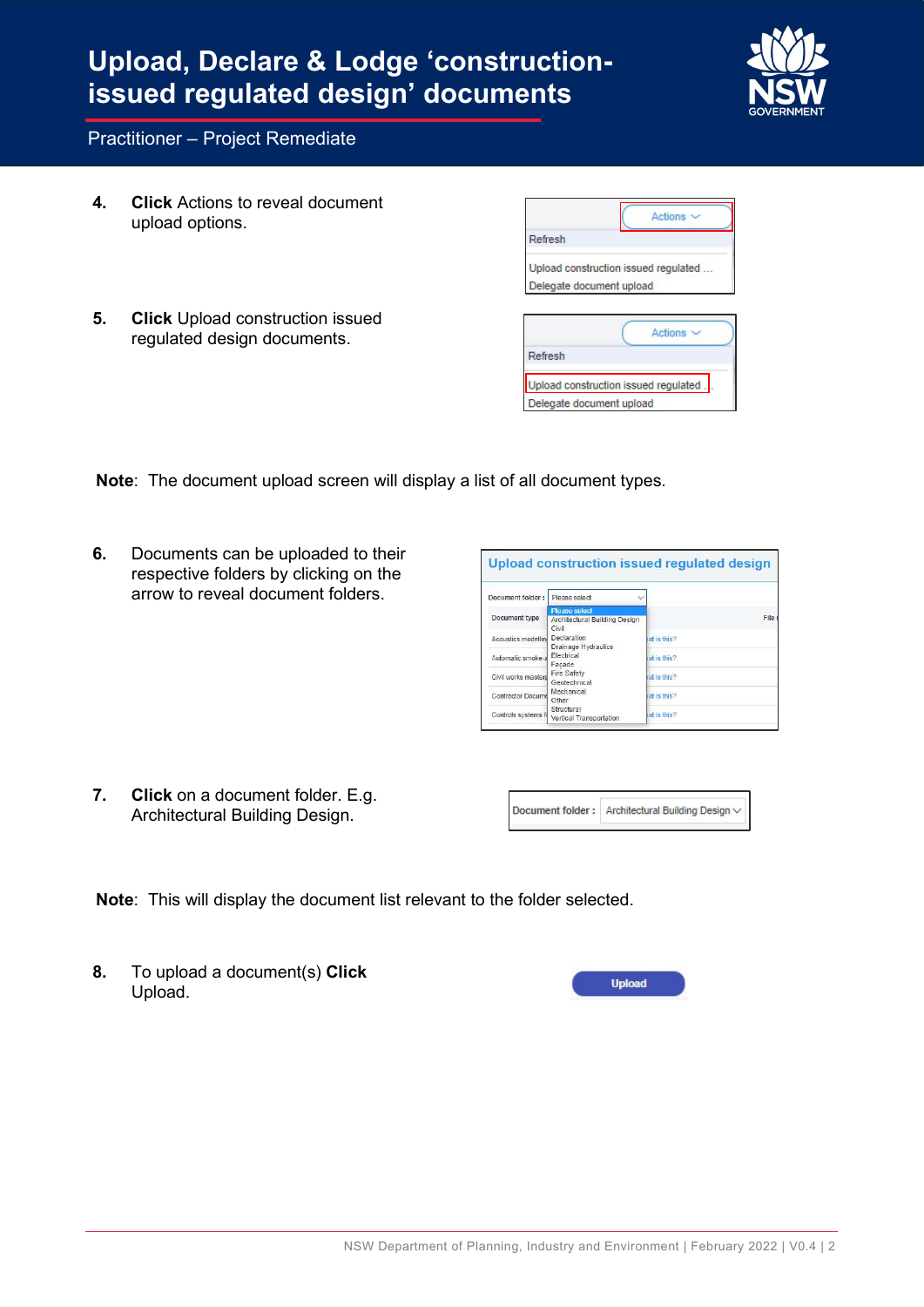# Upload, Declare & Lodge 'constructionissued regulated design' documents



#### Practitioner – Project Remediate

9. Click select files to search for files saved to your computer. Alternatively, you can drag files directly in the space provided.

10. After selecting the relevant files to upload, the files will appear in a list as indicated. You will need to categorise each document by selecting a category from the dropdown menu corresponding to each file.



| Architectural finishes | Architectural finishes docx | Architectural finishes | $\vee$       | (ö) |
|------------------------|-----------------------------|------------------------|--------------|-----|
| Drawings               | Drawings.docx               | Detail drawings        | $\checkmark$ | 同   |
|                        |                             |                        |              |     |
| Elevations             | Elevations.docx             | Elevations             | $\checkmark$ | 圓   |

- 11. Click Attach.
- 12. To declare design documents, check the box 'Declare Design'.

| Architectural Building Design V | Declare Design? |
|---------------------------------|-----------------|
|                                 |                 |

**Attach** 

Note: The AP will have the option to declare the documents, however this is generally the responsibility of the BP.

13. Click Submit.

|--|--|--|--|

Note: Additional construction-issued regulated design documentation can be uploaded by selecting other folders.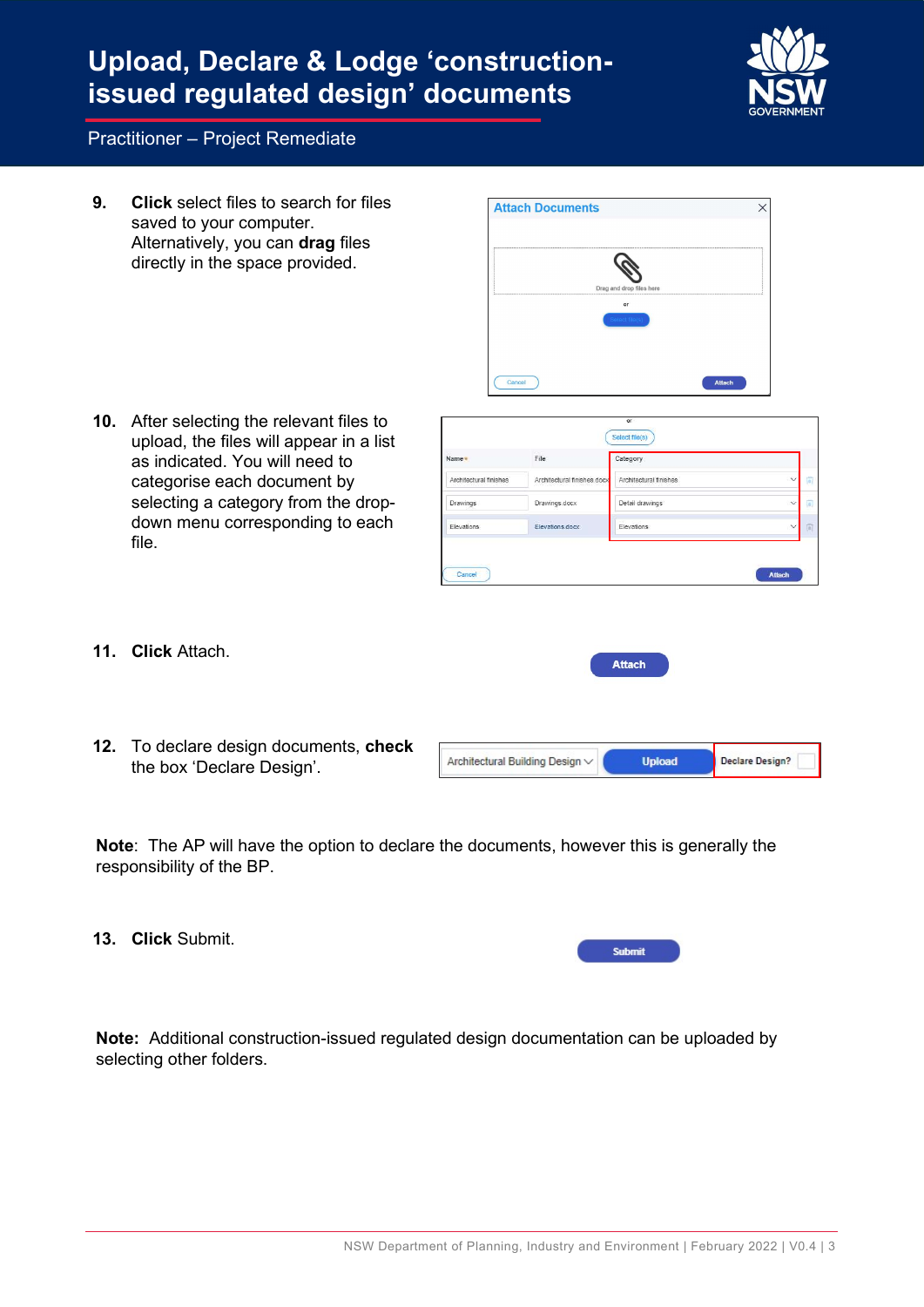### Lodge documents

After construction-issued regulated design documents have been uploaded, only the nominated Practitioner will have the option to Lodge documents. To Lodge the documents, the Practitioner will be required to complete a declaration. Only the nominated Practitioner will be able to complete the declaration and Lodge the documents.

14. From the Actions menu, click on Lodge construction issued regulated design documents.

|                          | Actions                              |
|--------------------------|--------------------------------------|
| Refresh                  |                                      |
|                          | Upload construction issued regulated |
|                          | Lodge construction issued regulated  |
| Delegate document upload |                                      |

Copies of the construction issued regulated designs for the building work. Copies of the design compliance declarations, made by a suitably authorised

15. Complete the check list.

Note: If you are the Principal Design Practitioner, you will be required to complete a set of mandatory declarations in addition to the checklist when uploading documents.

Please confirm the following

16. Click Submit.

| mit |  |
|-----|--|
|     |  |

### Upload variations

Once documents have been uploaded and lodged, an option to upload any variation documents will appear in the actions menu.

17. To upload variations, click on the Upload construction issued regulated design variations.

| Refresh                             | <b>C Approval</b> |
|-------------------------------------|-------------------|
| Building work status                |                   |
| Delegate document upload            |                   |
| Unload construction issued regulate |                   |
| Upload construction issued regulate |                   |

18. Repeat steps 6-13 as required.

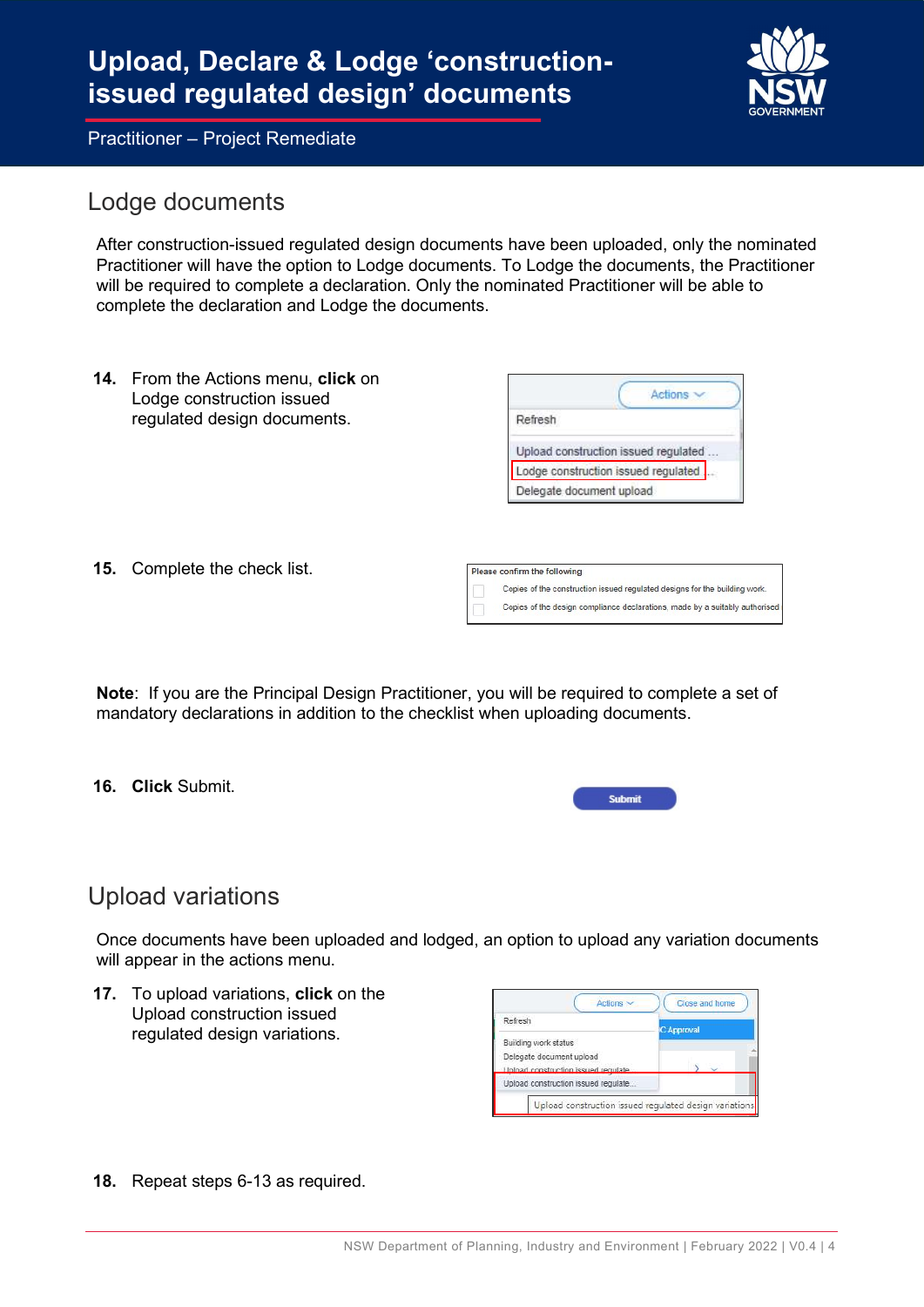

Note: If you are the Principal Design Practitioner, you will be required to complete a set of mandatory declarations in addition to the checklist when uploading variation documents.

### Declare As-Builts

Once the documents have been lodged, an option will appear in the Actions menu for the Building Practitioner to Declare As-Builts.

**19.** From the Actions button, **click** Declare As-Builts.

|                                      | Actions $\sim$                       |
|--------------------------------------|--------------------------------------|
| Refresh                              |                                      |
| Declare As-Builts (Final set)        |                                      |
| Upload construction issued regulated |                                      |
|                                      | Upload construction issued regulated |
| Delegate document upload             |                                      |

20. Indicate if you are ready to declare the As-Builts as the final set.

|                                       | Declare As-Builts (Final set)                                                                                                                                                                                                                                                                                                                    |
|---------------------------------------|--------------------------------------------------------------------------------------------------------------------------------------------------------------------------------------------------------------------------------------------------------------------------------------------------------------------------------------------------|
|                                       | Your DBP registration has been checked with Fair Trading and has not been found. Please ensure your registration number is correctly<br>If the registration number is correct but cannot be found, please contact NSW Fair Trading here or call 13 77 88 from Monday to Friday<br>This case has been referred to Fair Trading for investigation. |
| <b>Declaration Date</b><br>23/10/2021 |                                                                                                                                                                                                                                                                                                                                                  |
| <b>Yes</b>                            | Are you ready to confirm that the construction issued requiated designs lodged are the final set i.e. the documents on the portal are the 'As-Built' designs?                                                                                                                                                                                    |
| No                                    |                                                                                                                                                                                                                                                                                                                                                  |

Note: Selecting Yes above will reveal further questions. If No is selected to any of the questions below, further information will be requested.

- 21. Indicate if the building complied with the requirements of the Building Code of Australia.
- 22. Enter the steps taken to ensure compliance.

Has the building work complied with the requirements of the Builiding Code of Australia? Yes No

Please set out the steps taken to ensure compliance.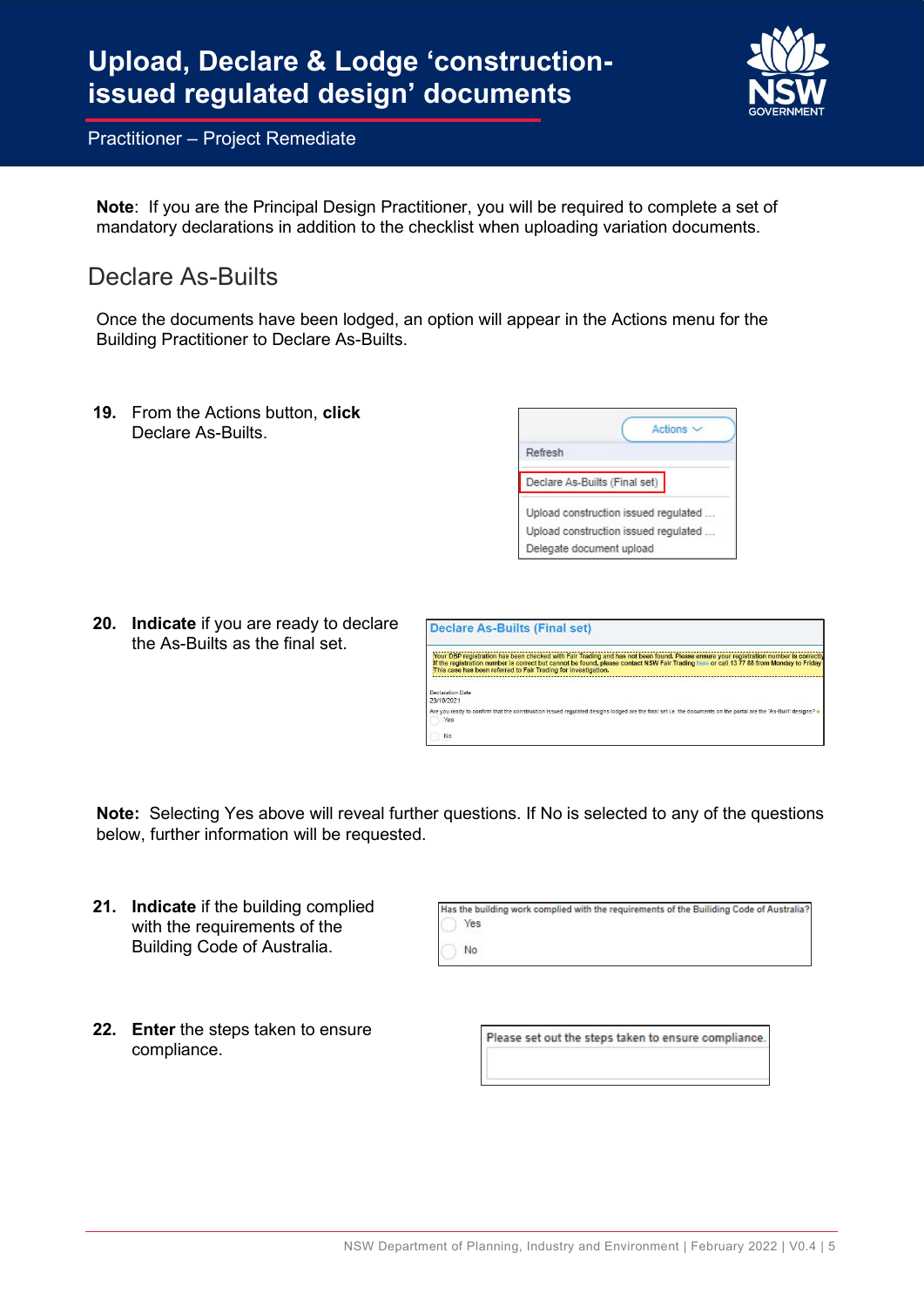## Upload, Declare & Lodge 'constructionissued regulated design' documents



#### Practitioner – Project Remediate

- 23. Indicate whether the design has been prepared by a registered design practitioner and the building work built in accordance with the design.
- 24. Indicate if a design compliance declaration has been obtained in relation to regulated designs used for the building work.
- 25. Indicate if a principal design practitioner was appointed in relation to the building work.

| Yes | Has the design been prepared by a registered design practitioner and the building work |
|-----|----------------------------------------------------------------------------------------|
| No. |                                                                                        |

Has a design compliance declaration been obtained in relation to regulated designs used for the building work Yes No

Was a registered principal deisgn practitioner appointed in relation to the building work? Yes No

Note: If Yes is selected to the above question, then you will be required to lodge a Principal Design Practitioner- Principal Compliance Declaration.

- 26. Indicate if a principal compliance declaration has been obtained in relation to the regulated designs and design compliance declarations relating to the building work.
- Yes No

Has a principal compliance declaration been obtained in relation to the regulated designs and design complian

27. Click Submit.



End of Steps